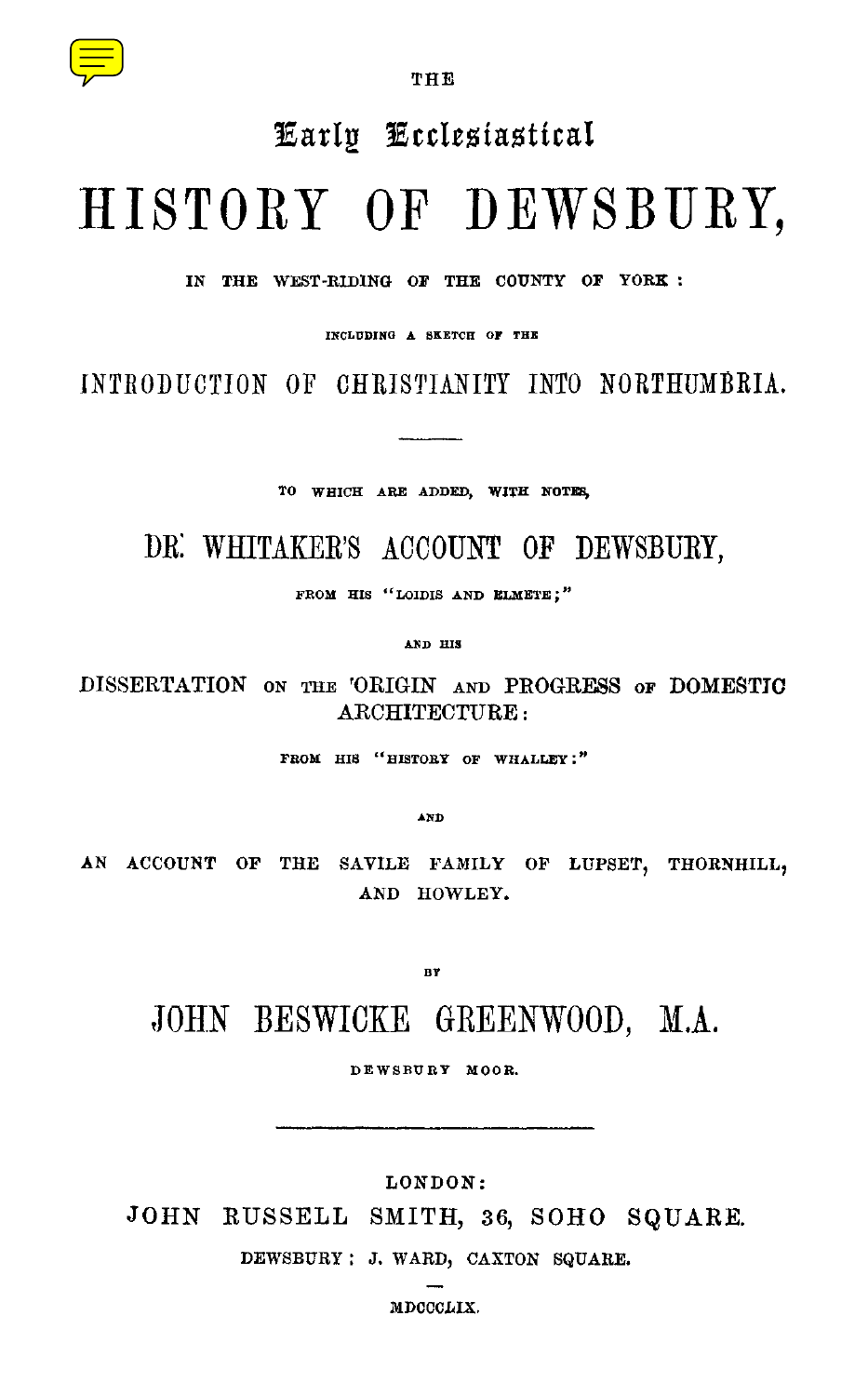## PREFACE,

**A GREAT** part of the following Work—p . 1 to p. 111, chap. i. to xviii. inclusive, and without any material alteration—was read by the Author before the Dewsbury Mechanics' Institution, in the Church of England School Room there, on the evenings of January 18th and February 15th, 1859, in the form of Lectures. On the latter of those evenings, as is stated in a printed letter by one who was present, "it was the unanimously expressed wish of the Lecturer's audience, that he should give to the Public in a printed form, the result of his labour and research."

With that wish the Lecturer promised to comply ; and the Public have now the opportunity of perusing for themselves, and at leisure, a great deal of matter which the Author has collected from time to time ; and he cannot help thinking that the*facts* are worth preserving for the inhabitants of the neighbourhood to which they relate.

It was hoped that the book would have been in the hands of the reader at an earlier period, and much nearer the time when the lectures were delivered ; but the multifarious engagements of the Printer, which were altogether unforeseen by the Author, have caused a delay which is to be regretted, but for which the latter is in no respect responsible.

He was not aware, when he read his first lecture, and made a few remarks as to the improbability of any extensive propaga-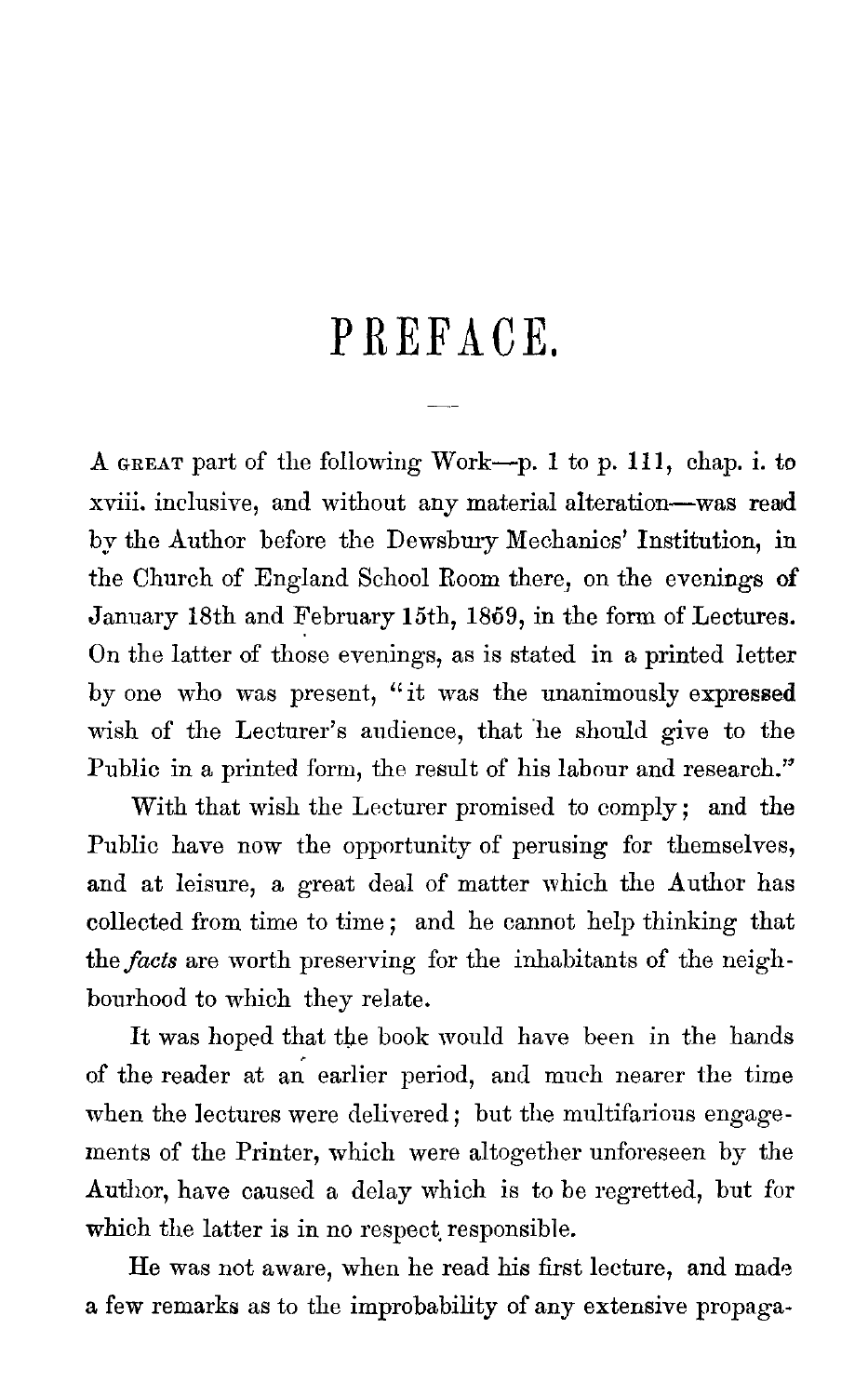### iv. PREFACE.

tion of Christianity in so remote a province of the Roman empire as Britain, during the period that the Romans occupied this Island, that he was in fact treading on a mine : little did he think that he was laying himself open to the caution given by Horace

" Periculosae plenum opus aleae Tractas ; et incedis per ignes Suppositos cineri doloso."

But it seems that in the present day there is a sort of suppressed controversy raging (if this be not a contradiction in terms) between the Roman Catholics on the one side, and certain restless individuals with more zeal than discretion, and more enthusiasm than reflection and good sense, on the other side, as to which party—there really being neither of such parties in the early ages of the Church—shall have the credit or the honor of having first introduced Christianity into these Islands.

Now, into this controversy the Author stated, in his second lecture, that he will not enter, and that he will be no party to it : indeed he was not then aware of its existence, or he would have taken care to steer clear of it altogether. All he knew then, and still knows, is, that there is no historical evidence or proof worthy of notice that the Christian religion had made any real footing in Britain before the coming of Augustin ; or, at all events, if any Christians had found their way here (which is not improbable), all traces of their footsteps were wiped out before Augustin landed in the Isle of Thanet. No doubt there is a tradition that a species of Christianity, more or less pure and more or less extensively diffused, prevailed in England, and perhaps in Scotland, before his coming ;—the author quite concedes this : and no doubt it would be of a purer kind the nearer we approach the fountain, and before the mass of corruptions crept in which disfigured it in later ages.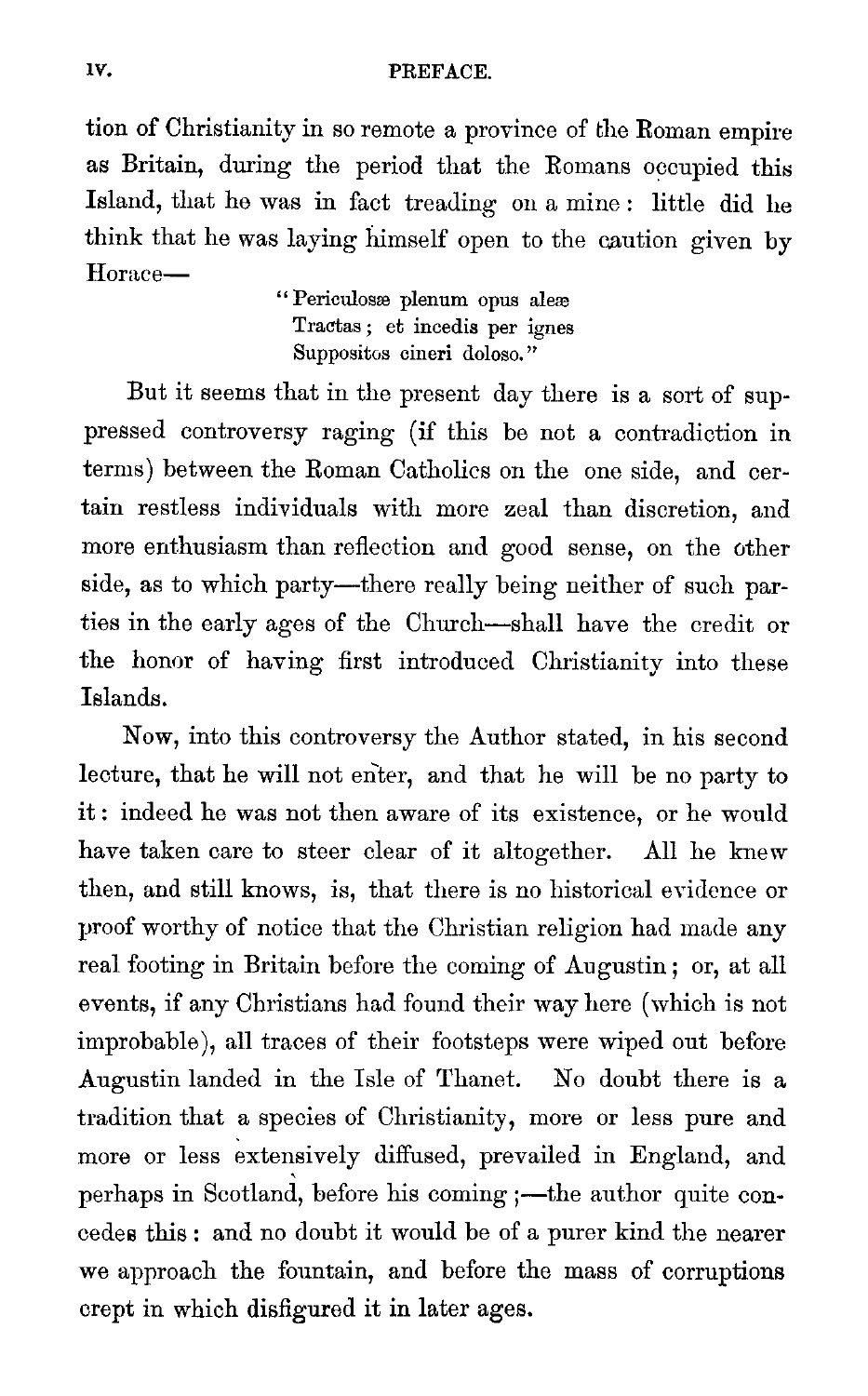### **PREFACE . v.**

But there is great obscurity in the earlier annals of the primitive Roman Church itself, which has been increased by the attempt to create a history where, in *fact,* no authentic materials of history existed : and if we are so much in the dark as to what occurred at Rome in the very early ages of the **Church,** is it likely that we should be better informed respecting the spread of the religion in so remote a province as Britain?

There is evidence—some evidence, certainly—that Christianity, or the name of CHRIST, *may* have found its way here before the Romans withdrew ; but after that, it is quite clear that the Christianity (if any) which may have been introduced into Britain in so early an age, was driven into the fastnesses of Wales, or peradventure found shelter in the obscure corner of Iona. So that when Augustin made his appearance, he founda clear coast, and nothing to- contend against save the ancient superstitions of the native Britons, or the imported Scandinavian and Anglo-Saxon impurities.

A great deal has been attempted to be made of the missionary labours of St. Columba in Iona and in Scotland; as though he had really converted and brought over the whole of the North of Britain, including Northumbria, to a real Christianity, *before* the coming of Augustin and his followers.

Now let us, if possible, and dispassionately, endeavour to import a little common sense into this history—for *the facts* are pretty well ascertained; and in order to do so, let us attend to the dates.

Beyond all doubt, Augustin landed in Kent <sup>A</sup> .D. 596 ; and Paulinus performed his labours in Northumbria from <sup>A</sup> .D. **625** to about 633.

Now, the best authenticated account of St. Columba is this: In the year 563, Colum M'Felim M'Fergus (latinised Columba), a man of high descent and a priest, left Ireland in a fit of dis-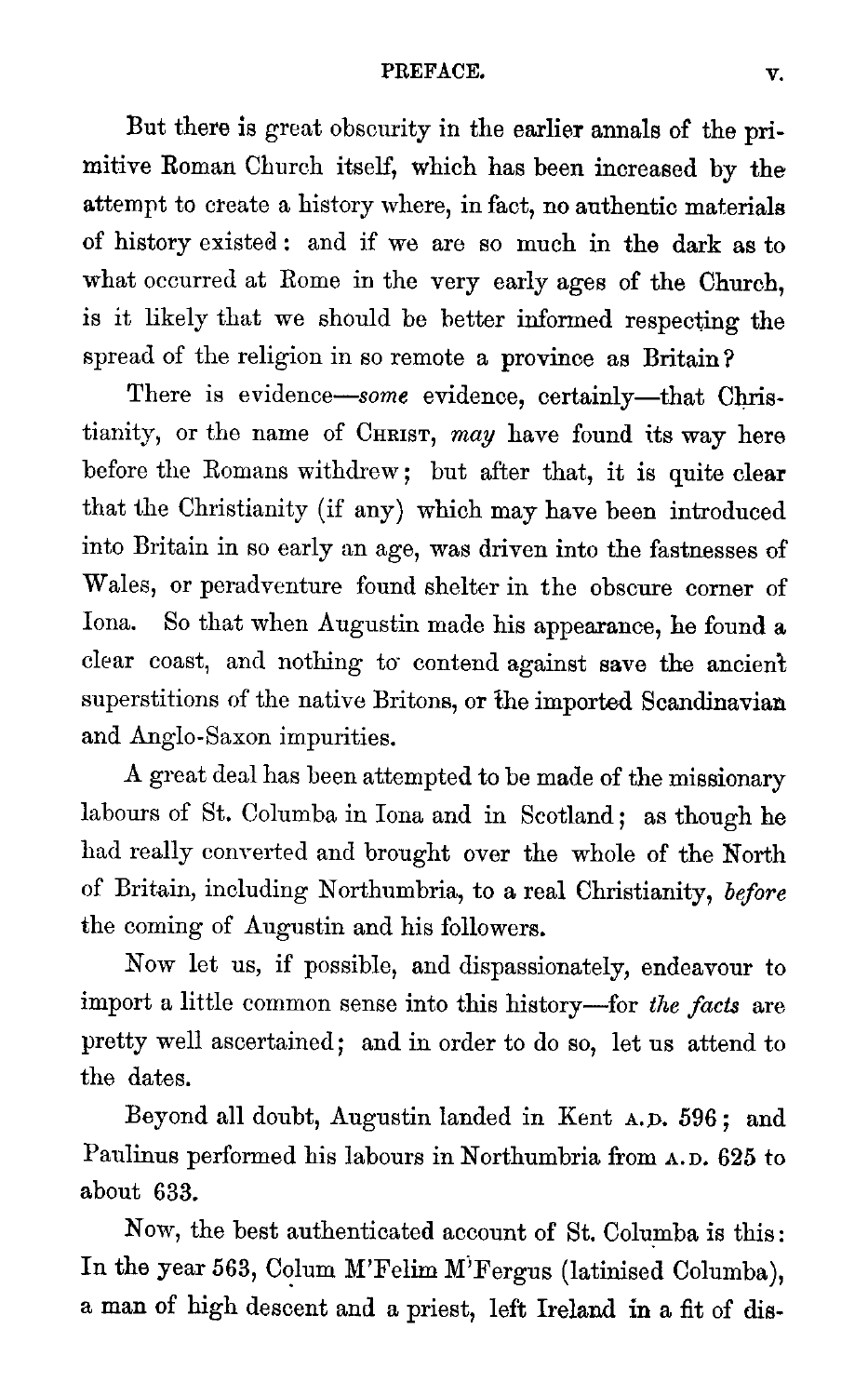pleasure, and after having involved it in three wars. It is asserted by one of his biographers, that in the year 544, he, being a prince of the royal family, was offered the crown of Ireland ; and that Dermod M'Cerbal, his competitor, succeeded only because our holy Abbot preferred the cowl to the diadem. He landed on the south end of Iona in 563 . This was the man who, according to his history, *Christianised* all Scotland, the Northumbrian kingdom, Iceland, &c ., and founded hundreds of churches, abbeys, and schools : but Iona always remained his head-quarters.

Now as to this, excepting in Lindisfarne or the Holy Island, and Iona, there seems no *authentic* history of the missionary doings of this saint. Certain it is, beyond all reasonable doubt, that Paulinus found Northumbria a desert in a religious point of view only sixty years after the supposed labours of St. Columba are said to have happened, and no traces of any Churches, Abbeys, or Schools were then existing.

The followers of Columba were expelled [Iona] by the Danes in the year 807.

In the 12th century, two orders of monks, the Benedictines, and the Augustines, established themselves in that Island, and flourished there, till the general abolition of monasteries at the Reformation, when it became the property of the noble family of Argyle, to whom it now belongs.

'I have no doubt whatever that the extensive ruins which still remain to be seen in Iona, are the work of the Benedictines and religious orders of the 13th century, and that not a trace remains of any *building* of so early a date as the time of Columba ; though one Cross, still to be seen there, may be, and probably is, of that early date to which long tradition has assigned it. **(See APPENDIX, <sup>p</sup> . 229 .)** Indeed I think I shall make this tolerably clear in the course of the following pages.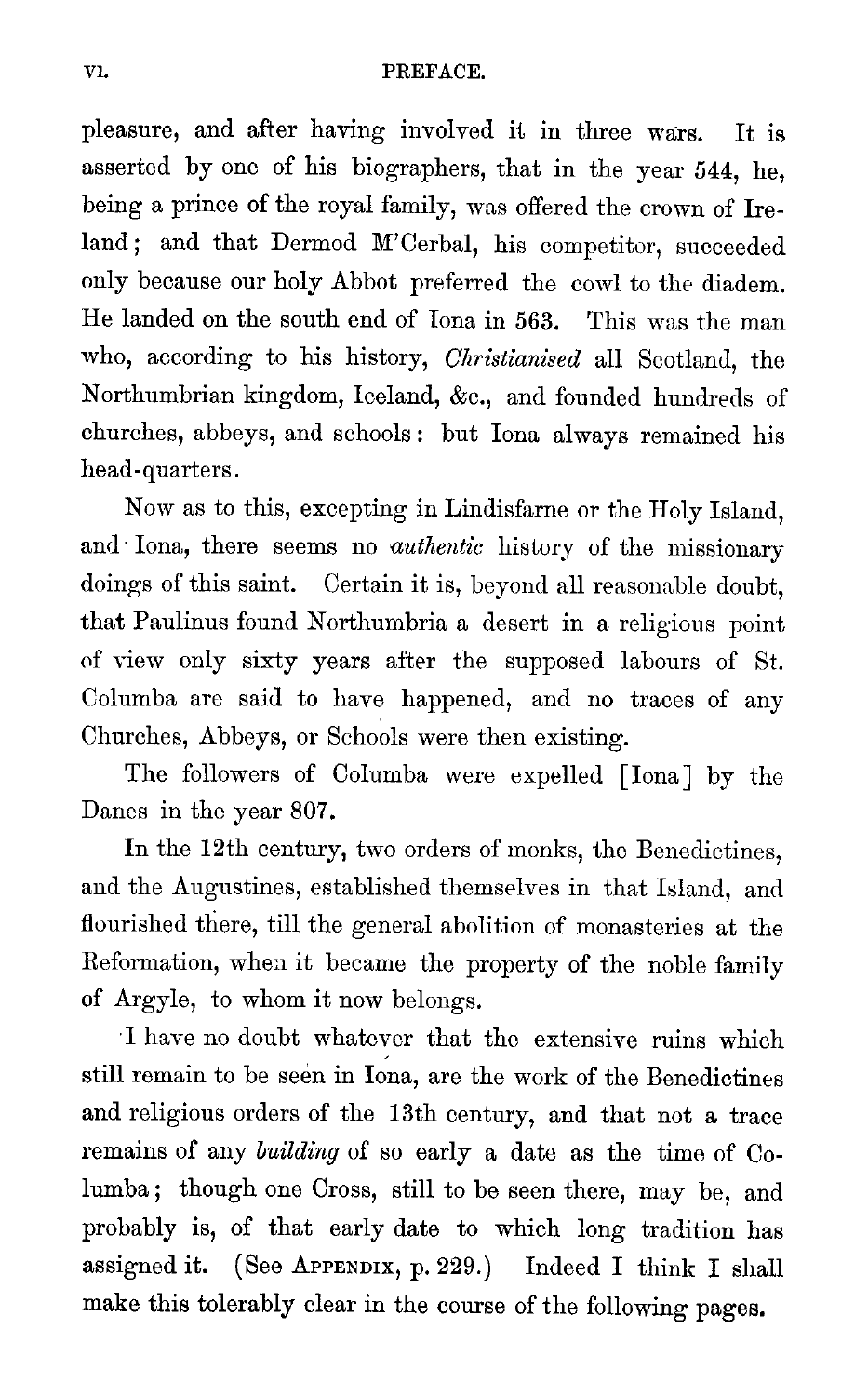### PREFACE. vii.

If we know anything of the sect from which Columba sprung, we must suppose him to have been one of those monkish priests, remarkable, no doubt, for their religious exercises of preaching and praying, who were called by way of eminence *cultores Dei,* which by degrees lapsed into the name of *Culdee :* but whatever their particular tenets may have been, they were too soon driven away and extirpated, to have been able to effect any lasting improvement or influence on the rude state of society in that remote age, or on the hearts of those whom they sought to benefit by their precepts and example.

Now I must desire my readers to apply the above facts, and ask themselves what was likely to be the nature and worth of that Christianity which, introducing itself among an illiterate and dark-minded peasantry, certainly not before <sup>A</sup> .D. **563, had** so entirely disappeared from Northumbria in <sup>A</sup> .D. **625, that** Paulinus discovered no traces of its existence—except possibly in Lindisfarne—for he never seems to have penetrated so far as the remote Iona. As to what were its doctrines, and whence derived, we have little or no account; and a man of good sense and judgment will probably come to the conclusion that little or no permanent effects or civilising influence can have resulted to a nation from so sudden and transient an inroad of even wellintentioned religious zeal.

Indeed, the deplorable state of weakness and barbarism into which the Britons lapsed after the final desertion of their country by the Romans, is the true cause of that total revolution in language, laws, manners, and property, which took place after the Saxon Conquest: and if Christianity had ever possessed a footing during the Roman possession of Britain, it is clear that it must have all but disappeared before the coming of the missionaries sent by Gregory : so that from the middle of the 5th down to nearly the close of the 6th century, the native inhabit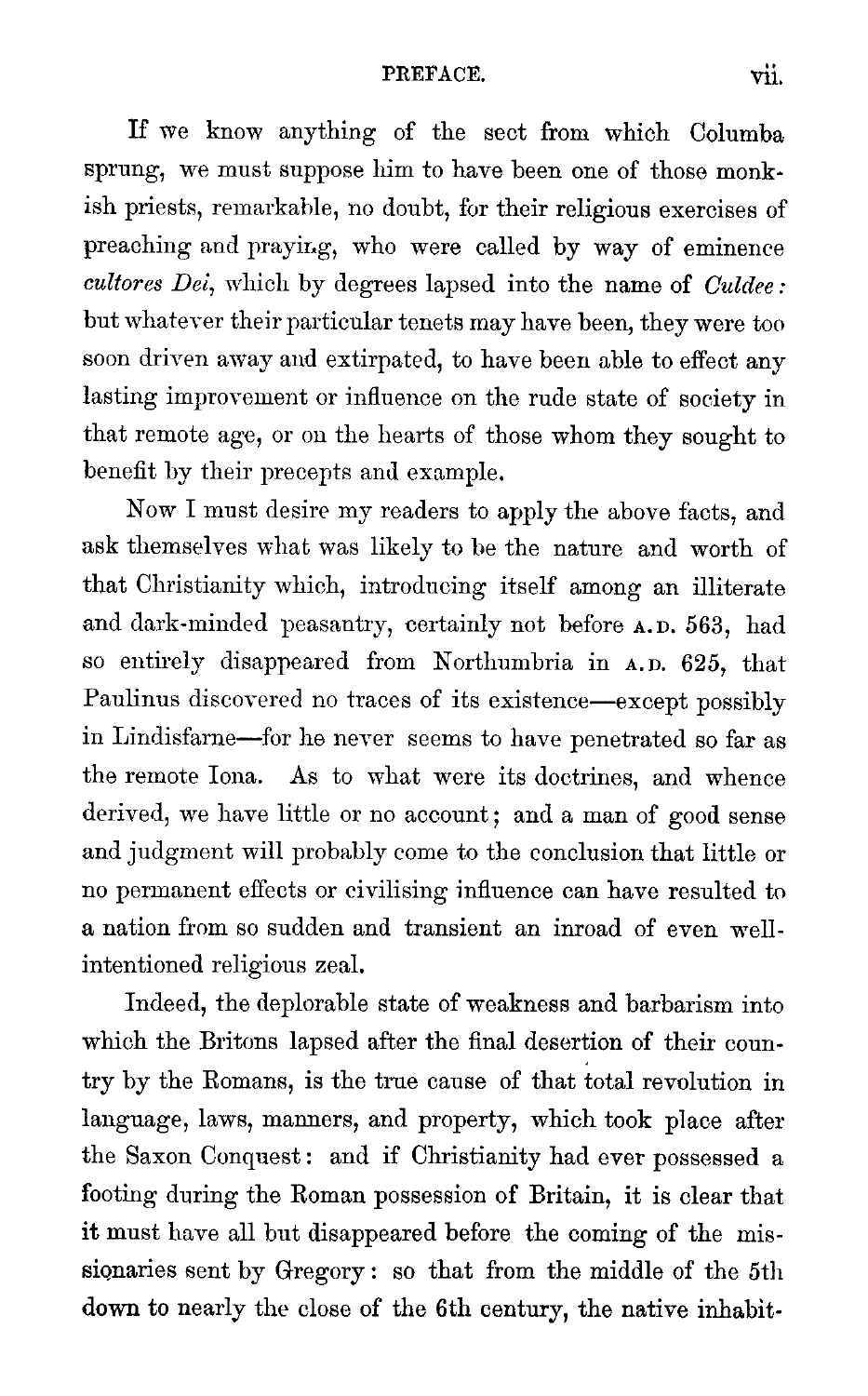ants are accused by Gildas and by Bede of having lost not only the power of religion, but even its external form ; and of having abolished, except in a few instances, the order of priesthood, and the distinctions of civil society.—Bede, 1. i., c. 22; Gildas *de excidio Brit., s. xxii.*

It is quite clear, therefore, that the parties to this controversy, whatever its merits, are fighting with a shadow, and beating the air; and the Author will not further weary the patience of his readers by pursuing so unprofitable a contention.

Nevertheless, perhaps it is only fair to give the version of those who contend for a Christian Church in Britain, even so early as the age of the Apostles; and I shall therefore compress into a note what I have collected as being the argument of those who would have us believe this state of the case. It may excite a smile in some readers, while at the same time it may interest the curious or candid inquirer.\*

<sup>\*</sup> That Christianity was early and widely diffused, is a fact established upon the clearest and most satisfactory evidence : but the want of authentic records renders it extremely difficult, if not impossible, to trace its progress beyond the limits assigned by the Scripture history to the labours of the Apostles. If the testimony of Tertullian is to be received—and it was given in such circumstances as appear to entitle it to credit—the name of CHRIST was known and revered in Britain before the conclusion of the 2nd century, and His authority acknowledged in places into which the Roman arms had not penetrated. [Tertull: adv. Judaos, c. vii.] There are, in*deed, several facts recorded by St. Luke, in his invaluable history of the first planters of Christianity, and many intimations to be found in the Epistles of St. Paul, which may incline us to regard as something more than mere oratorical declamation, the assertion of this ancient Christian apologist, that although Christians were but of yesterday, they had filled every part of the Roman empire, and were to be found in their cities and in their islands, in their palaces and in their camps. It is therefore not incredible that in the legions which came into Britain in the reign of Claudius,—or, if that should be thought too early, in those which were under the command of Agricola, —there were Christian believers whose zeal would lead them to employ such means and opportunities as might present themselves, of imparting the Divine Truth, in the possession of which they themselves rejoiced, to the natives, whom it was the policy of the conquerors to instruct and civilize. Some, indeed, have contended for a much earlier introduction of the Gospel*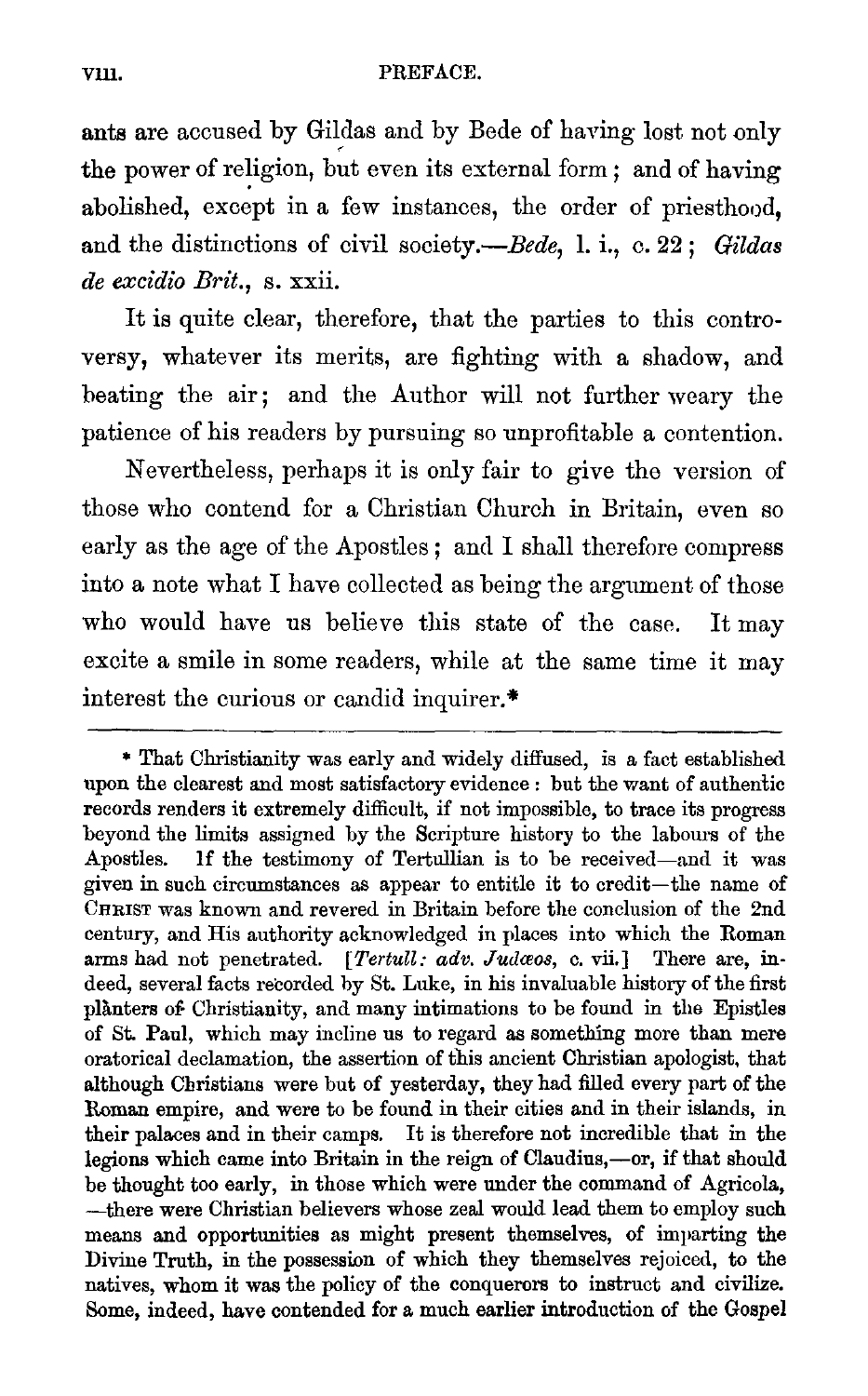#### PREFACE. 1X.

In a curious old work on the *Chronology of the Actions of the Britons, Romans, &c., and the Lives and Constitutions of the Bishops of all our Sees,* vol. *vi., containing " Yorkshire," published in*

into this Island, and have claimed for the British Church the honour of having been founded by one of the first disciples of CHRIST, or even by an Apostle. But all that has been advanced in support of this claim, in favour of Joseph of Arimathea, of St . Simon Zelotes, of St. James the Elder, of St. Peter, or of St. Paul, is either inconsistent with undoubted History, or dependent on traditions to which no credit is due, or founded on evidence of a very doubtful and unsatisfactory nature. Upon no firmer grounds rests the well-known story of the conversion of the British King Lucius, and of his embassy to the Bishop of Rome.

If Roman soldiers, or any who might be permitted to accompany them, were instrumental in bringing the knowledge of the Gospel into Britain, York, and the province to ,which it belonged, could not fail to partake of the benefits of their pious zeal.  $\frac{a}{b}$  The sixth legion was stationed at York in the reign of Antoninus Pius, before the middle of the 2nd century ; and at the beginning of the third century, the Emperor Septimius Severus had established in that city the imperial residence. That Emperor, indeed, though at first favourable to the Christians, became a violent persecutor, and caused many of them to be put to death : yet, as in other places, and under more severe opposition, the religion of CHRIST flourished, so in Britain " the Word of Goo so grew and prevailed," that in the persecution raised by Diocletian at the instigation of his son-in-law Maximianus Galerius, a considerable number of British Christians, it is said, obtained the crown of Martyrdom, The imperial edicts which Constantius Chlorus, then in command at York, received, and which, though not a Christian, he reluctantly enforced, enjoined the destruction of Christian Churches, as well as of those who worshipped in them : and thence we may justly infer, that Christianity had at that period gained a firm and extensive establishment in the Island.  $\mathbf{b}$  Indeed, it may be sufficient to refer the mere general reader to the 16th chapter of Gibbon, in order to shew how almost universally the Christian religion had spread throughout the legions and the provinces of the empire of Rome at the time of Diocletian's persecution. The persecution ceased on Constantius being proclaimed emperor ; and under his son, Constantine, a professed Christian,  $(c)$  and probably a native of York, the Church no doubt flourished in Britain : and as the city of York had long been the seat of the Roman power, it would doubtless take its firmest and deepest root there and in the neighbouring province.

*(b)* But see p. 10 and 11, post, c. i.

<sup>(</sup>a) Soldiers, at the present day, are not exactly the class from whom we select our Missionares: at the same time, no doubt, in our Indian army some of the superior officers, by their precepts and example, have done somet

<sup>(</sup>c) Constantine reserved for his death-bed a complete confession of the Christian (Faith, and it is too much the fashion to rank him amongst the active agents of the<br>Christian cause during his life; whereas an accurate exa lead an impartial observer of history to a different conclusion.